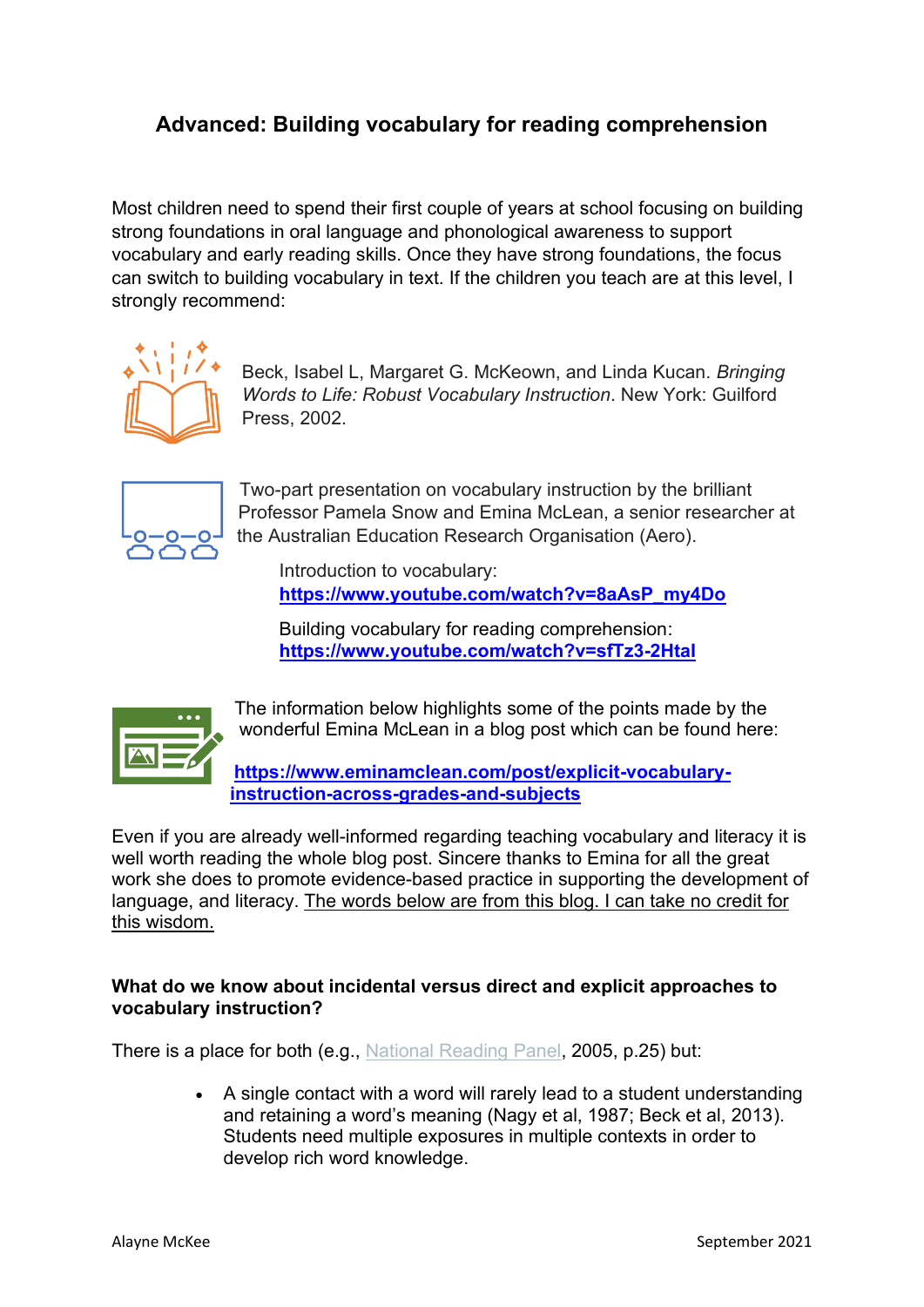- Incidental instruction tends to be equated with contextually appropriate but superficial knowledge (students are able to comprehend it now in context but they probably will not be able to later independently)
- Direct and explicit instruction tends to lead to deeper word knowledge (students are able to comprehend it now and later)
- Lower progress readers derive even less benefit from incidental approaches (Biemiller, 2001)

The question I like to use to prompt us to think more about the what and the how is:

"Through my vocabulary instruction, am I facilitating comprehension in this moment only, or word learning for comprehension now *and* later?"

Adult mediation before, during, or even after reading to clarify a word meaning to facilitate reading comprehension is not the same as vocabulary instruction (word learning). These are two goals to address separately. Intervening to achieve a comprehension goal is about providing clarification in the moment while achieving a word learning goal requires explicit teaching, elaboration, and practice, for the future retrieval and application. One is about performance (information is in my fragile working memory; I have it for now for what I need to do now), and one is about learning (information is in long-term memory; I can access it whenever I want or need to). For more on performance versus learning, I suggest reading a recent paper by [Soderstrom](https://journals.sagepub.com/doi/pdf/10.1177/1745691615569000?casa_token=CnQWucY-HL8AAAAA:71PciWC7RwnNnl-XShSuU1ifhD-kAS6FfzyPiKe_ExgIwo_m9csdybrRl2lYCPXTt8ElijR-p0yap_8) and Bjork (2015).

## **What is** *robust* **vocabulary instruction?**

"A robust approach to vocabulary involves directly explaining the meanings of words along with **thought-provoking, playful, and interactive follow-up**."

(Beck, McKeown & Kucan, 2013, p.3)

## **Which words to teach and why**

*Tier 1*

These words are common, everyday words *(cat, eat, house)*. They are typically naturally acquired, so explicit teaching is not required. There are times when we may need to focus on Tier 1 words, for example if a student is learning English as an Additional Language and has very few Tier 1 words in their lexicon, or if a student has a Language Disorder or [Developmental](https://salda.org.au/developmental-language-disorder-dld/#:~:text=Developmental%20Language%20Disorder%20is%20diagnosed,articulate%20their%20ideas%20and%20feelings) Language Disorder, but this is usually not the focus of whole-class instruction.

#### *Tier 2*

These words are general academic words, common in written language *(analyse, precede, auspicious)*. They typically require explicit instruction. Why? Students will not just pick them up in everyday spoken language because we do not use them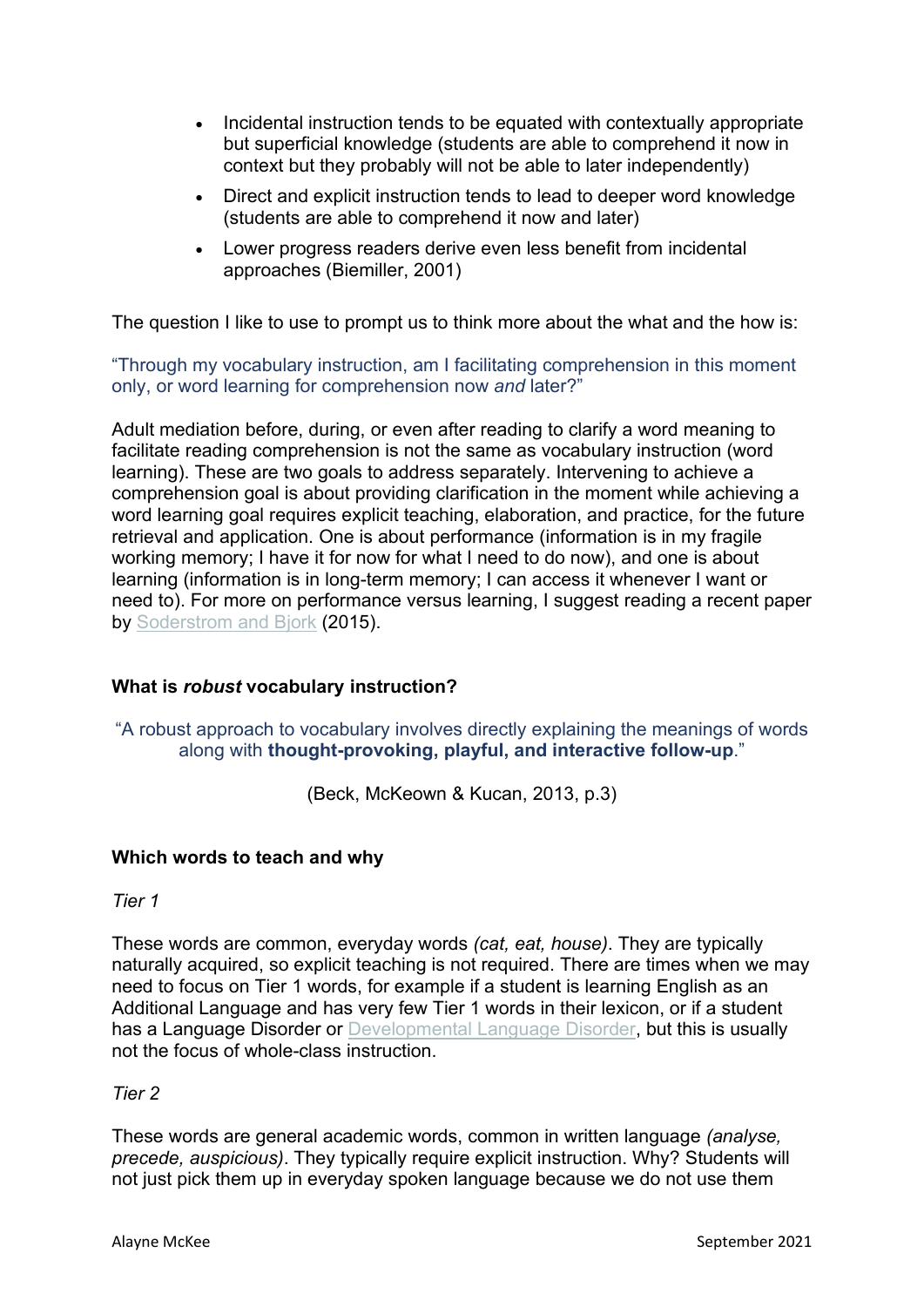very much. Without Tier 2 words students will generally struggle to move from using everyday spoken language to becoming a literate language user. A barrier exists between everyday spoken and written (academic/book) language, and academic success tends to be more likely when students cross this so called '[lexical](https://www.abebooks.com/9780080308586/Lexical-Bar-Corson-David-0080308589/plp) bar' (Corson, 1985;1995).

Additionally, written meaning and context, and the sophisticated vocabulary of written language is far harder to decipher than oral meaning and context due to the absence of verbal and nonverbal cues that we use when speaking, and the words are more abstract and less [imageable.](https://www.mitpressjournals.org/doi/abs/10.1162/jocn_a_00992?journalCode=jocn) Students are therefore less likely to learn word meanings well just through reading them.

Tier 2 words are frequent in text. We have approximately 2000 high frequency words that make up about 80% of what we read in text (Nation, 2001; Beck, McKeown & Kucan, 2008). The majority of the remaining 20% are Tier 2 words. We can easily see that it would be quite hard for a student to read accurately and fluently for word, sentence of paragraph meaning if they had to stop to figure out the meaning of every fifth word.

Hayes and Ahrens (1988) compared words present in spoken language and written language. They found in adult conversations there were about 17 rare (or more abstract) words per 1000 words spoken, while there were about 30 rare words in children's books and about 52 in adult books, per 1000 words written. We must teach students the vocabulary of text, and that is precisely the purpose of Tier 2 vocabulary instruction.

## *Tier 3*

These words are specific academic words that belong to a domain or discipline *(epidermis, multiplication, species, isotope).* They are common in domain specific texts and subject specific content and students benefit from explicit instruction.

It is important for students to understand the key terms used in each area of study. This contributes to the development of domain specific background knowledge. Teaching Tier 3 vocabulary is therefore teaching discipline knowledge.

## **Planning and conducting a lesson**

#### *Step 1. Choose the text*

I won't focus too much on this aspect in this blogpost. I do suggest curriculum mapping across at least English, Humanities, Mathematics, and Science, in order to develop:

- A Reading Spine (core texts that matter for building reading comprehension and knowledge; the choices need to be intentional and sequential)
- A vocabulary scope and sequence/curriculum (mapping words to units of study/texts)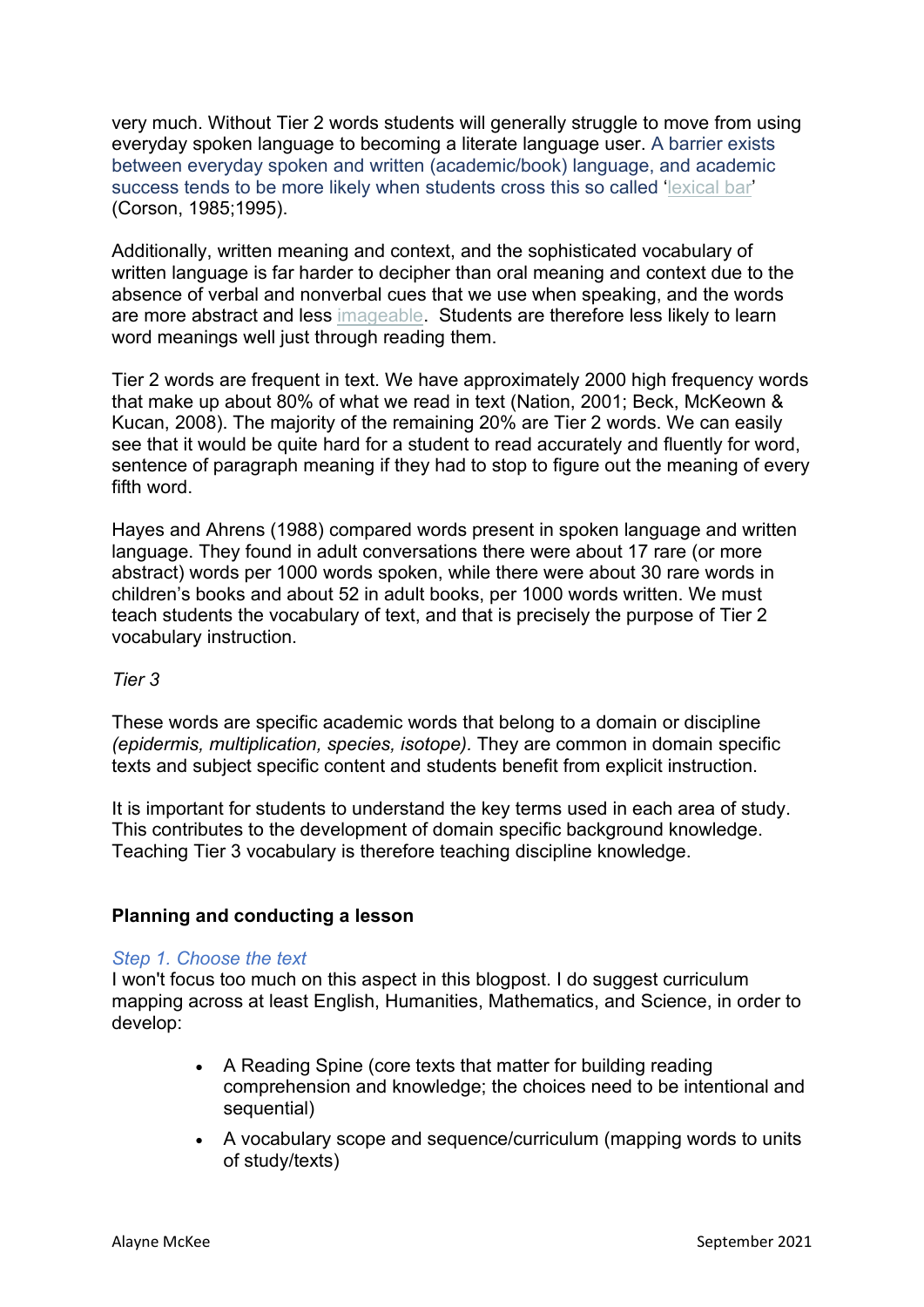Some key considerations:

- In primary school, read harder texts/texts that they can't read well themselves
- Read more nonfiction
- Do not transition to independent reading too soon (there is no rush)
- The texts you select, regardless of your subject area, are as important as how you teach them (carefully consider both aspects)
- Don't rely on levelling systems to determine year/grade level texts as they can be inaccurate/misleading
- Expose students to the five plagues of reading [comprehension](https://teachlikeachampion.com/wp-content/uploads/5-Plagues-Reading-Spine.pdf) as outlined by Lemov, Driggs and Woolway (2016)
- Expose students to a range of text forms (reports, articles, poetry etcetera) and genres

## *Step 2. Choose the words*

Choose Tier 2 words from informational and narrative texts:

- with academic and social utility or words that have mileage (they need to be useful)
- that they can conceptually understand
- that they won't come across in everyday spoken language
- that are more abstract (not concrete) with low(er) imageability
- that are more complex and difficult to learn through incidental exposure

How many words? Beck et al (2013) suggest ~2-3 per book in the early years. In the primary years ~5 words per week and in the secondary years ~10 words per week can be quite realistic.

If books in the early years don't offer up good Tier 2 candidates, use the ideas expressed in the book or Tier 1 words to generate Tier 2 words to teach (Beck et al, 2013). For example, if the protagonist was sad, this is a great opportunity to teach a word like 'despondent'. If they were happy, we may choose to teach 'elated'.

For informational texts, in addition to Tier 2 words, choose Tier 3 words that are:

- Domain specific
- Key to understanding the text and/or the topic e.g., integer, coefficient, reactant, precipitant, solubility, anaerobic, genome

Consider using wordlists to help guide you in your word choices when developing a vocabulary scope and sequence for units of study. For example, The [Academic](https://www.wgtn.ac.nz/lals/resources/academicwordlist) [Wordlist](https://www.wgtn.ac.nz/lals/resources/academicwordlist) (Coxhead, 2000) provides us with 3000 Tier 2 words that occur commonly in texts. Coxhead has sorted these words into a range of helpful groups, like 570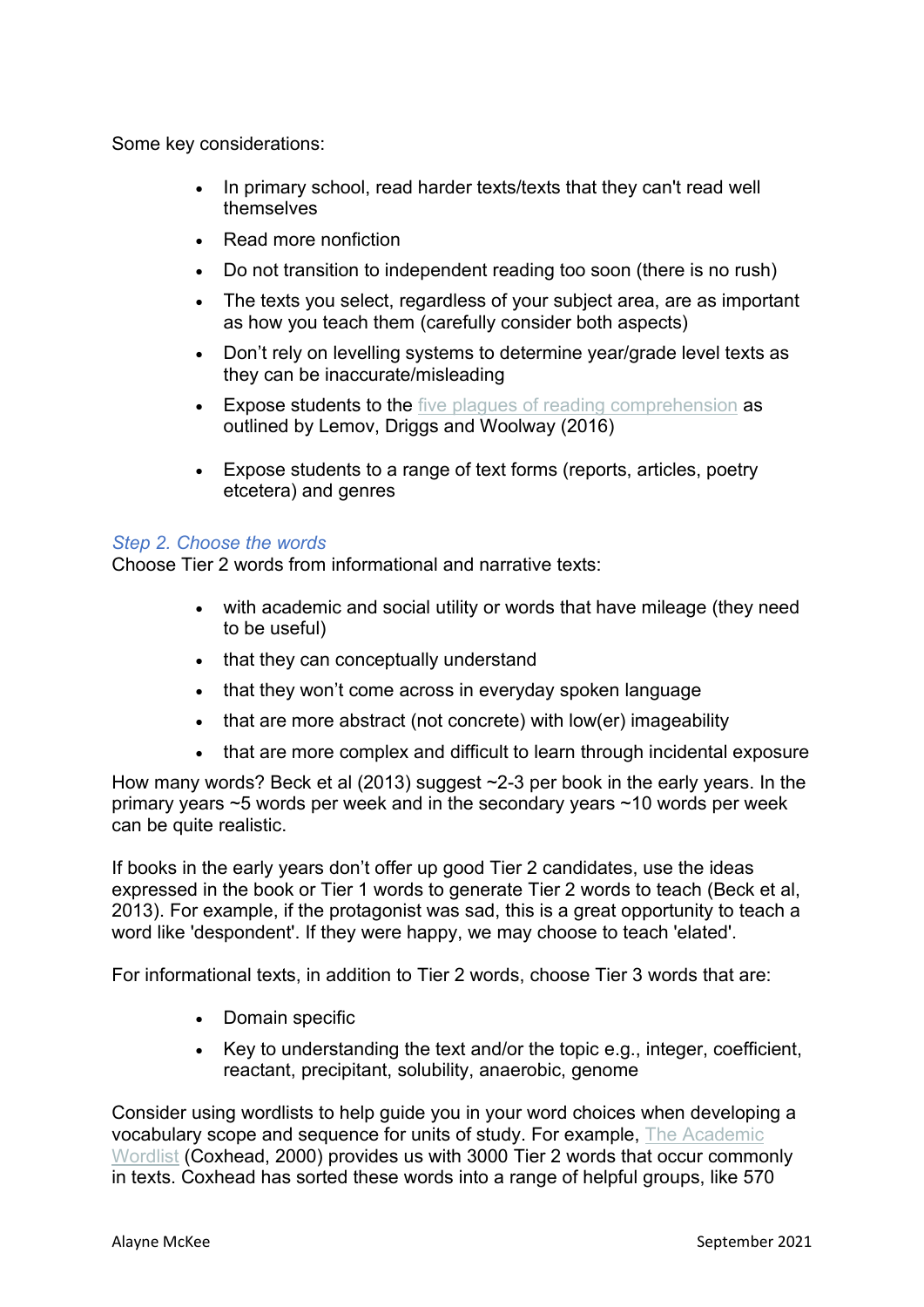headwords (word families) and 10 frequency lists (from most to least frequently occurring in text).

## *Step 3. Plan the lesson*

Read the text and plan the reading comprehension aspect of the lesson or unit. Prepare student friendly explanations for the words you have chosen following these key steps:

- 1. Look up the word in a few different dictionaries online or glossaries in informational texts.
- 2. Consider the definitions from the learner's point of view, based on their age/stage. We are trying to explain the word's meaning rather than giving them the definition. There is a difference.
- 3. Consider how you would characterise/frame the word so the meaning is clear.
- 4. Consider everyday language that you can use to create the explanation.
- 5. Create the student friendly explanation ensuring the meaning is clear and explicit. Scripts can be very useful here.

#### *Step 4. Deliver the lesson*

Pre-reading and lesson planning (including vocabulary selection) have already taken place.

Conduct the first part of the lesson:

- Read the text, which can be as a read-aloud, through shared reading or independent reading. Embed bursts of close reading, question generation, and writing.
- Use initial questions (open questions that invite description or explanation about text ideas) and follow up questions (questions designed to scaffold students' thinking and foster development and elaboration of ideas) throughout.
- Students are active participants in teacher-led purposeful discussions about the text ideas afterward.

The components I want to talk about in this post are what comes next:

- 1. Introduce the words and student friendly explanations.
- 2. Solidify meaning as soon as the text has been read.
- 3. Take the words beyond the context of the text.
- 4. Questions, reasons, and examples.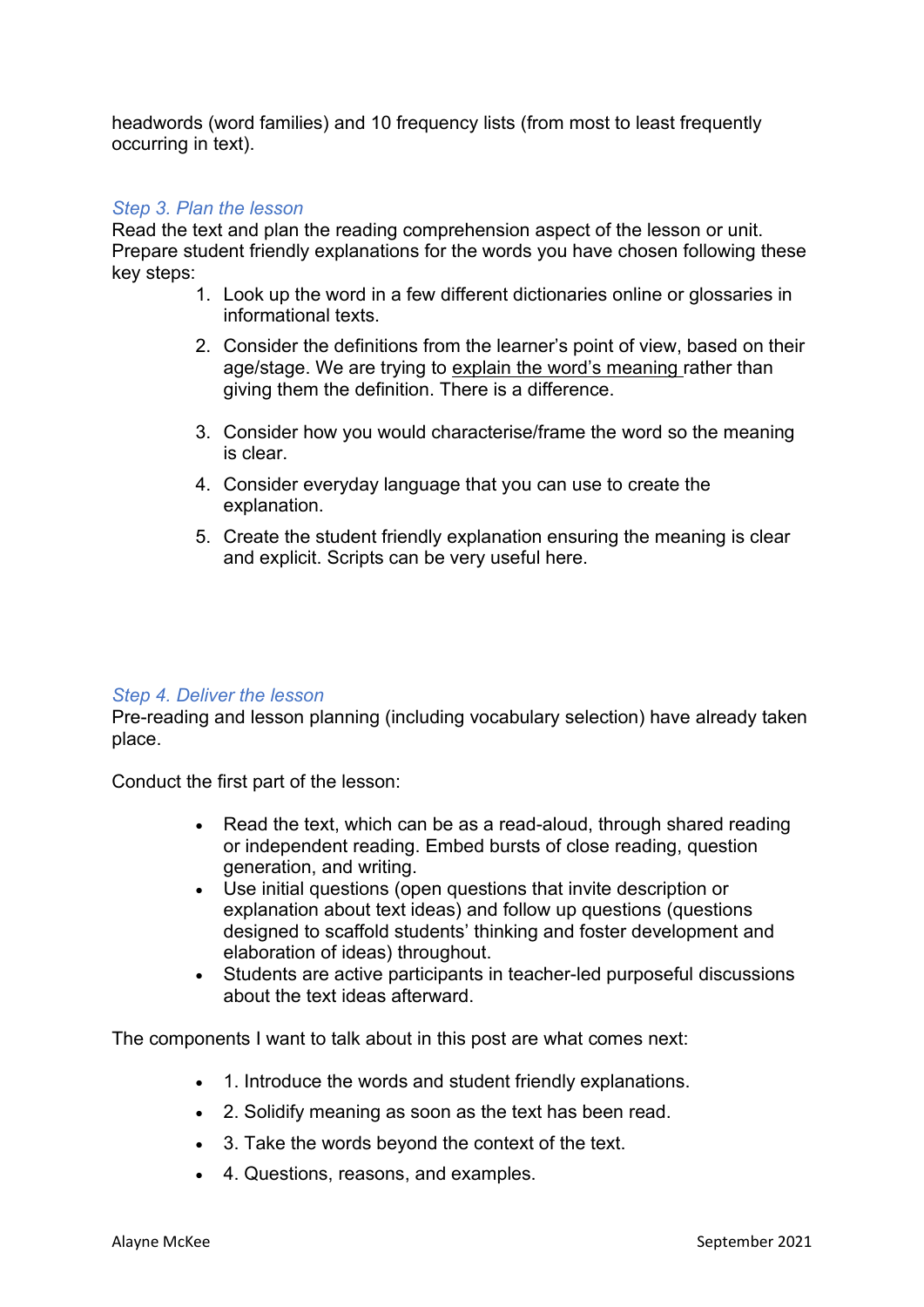- 5. Get students to make choices about the words.
- 6. Get students to use all of the words.
- 7. Get students to use the words in their writing.

Most of these instructional ideas and lesson components come from the work of Beck, McKeown and Kucan (2013), in their brilliant book, ['Bringing](https://www.booktopia.com.au/bringing-words-to-life-isabel-l-beck/book/9781462508167.html) Words to Life: Robust [Vocabulary](https://www.booktopia.com.au/bringing-words-to-life-isabel-l-beck/book/9781462508167.html) Instruction.' I recommend this book as a starting point to anyone considering the ways in which they can make their vocabulary instruction more explicit and intentional.

Step 4.1: Introduce the words and student friendly explanations.

- There is no need to introduce the word beforehand if you are reading together (i.e., no pre-teaching).
- As an alternative to pre-teaching words that are disruptive to reading comprehension, you can provide a student-friendly explanation in the moment that the word is encountered when reading and move on.
- Once the book has been read and purposeful text discussion has concluded, introduce each word and their student friendly explanations.

We want students to encounter the word first in the context of the text and meaning will be introduced and elaborated upon afterward. There are times you may want to introduce a word before it is read, especially with older readers, in order for it to be semantically available to them when they read. That is, only if you feel it will be disruptive to reading comprehension if they don't know its meaning ahead of time. Words that relate to really key concepts, themes or ideas can and should be taught before reading. It is important that we remember that the purpose of pre-teaching is to ensure those words don't get in the way of reading comprehension during the text.

## **Pre-teaching is not very often or at all about word learning. It is about facilitating reading comprehension.** Word learning requires a lot more effort than pre-teaching.

Pre-teaching can also come with some risks. Elaborated attention to meanings in a range of contexts before the story can distract and/or mislead students. It is usually preferable for students to encounter the new vocabulary in the context of the text. That is, decontextualised word learning BEFORE reading the text, especially for a number of words can lead to the students confusing the meanings of the words (Beck et al, 2013).

So, we are not pre-teaching to teach word meanings, we are pre-teaching to facilitate reading comprehension in the moment.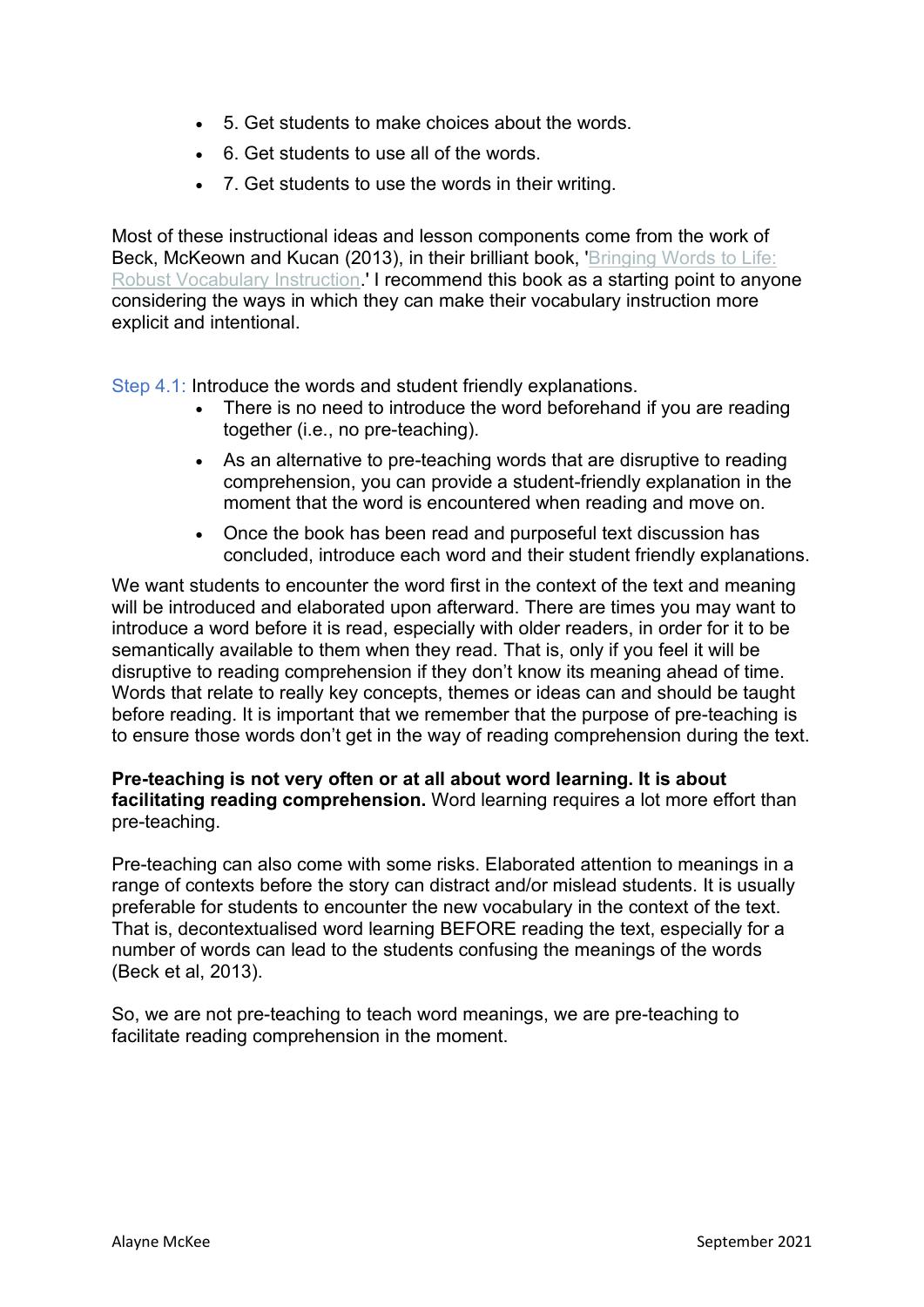Step 4.2: Solidify meaning as soon as the text has been read (based on Beck et al, 2013).

## **Word associations**

Once you have provided student friendly explanations, get students to associate the new words with words or phrases you present. Get them to explain their reasoning. They should always be expected to justify their choices. Cold calling works well. E.g., If I had taught 'shuddered', 'hurled' and 'compel', I could ask, "Which word goes with threw?"

### **Describe a time when you…**

Get students to associate the word with a range of contexts from their own experience so they can see it being of personal use, which boosts the chance of them wanting to use it. E.g., If I had taught the word, 'compel', I could ask the students to "Describe a time when you might compel someone."

### **Which would you rather? When/how/why might you?**

Ask a range of questions about the words that have been taught. E.g., If I had taught 'encounter', I could ask the students, "Would you rather encounter a grumpy parent or grumpy sibling?" (again, rationales are essential). This section requires some preparation as well, for examples, synonyms, phrases, and questions.

Step 4.3: Take the words beyond the context of the text.

Provide extended examples of the word meanings in a range of contexts, so the students don't only develop context-bound understandings of the words. E.g., If I had taught the word meaning for 'dazzling' and the context was that in the story, Sylvia had *dazzling* teeth, I would want to make sure I gave other examples that weren't about teeth or necessarily about vivid colours.:

Sunlight Diamond Performance of an athlete or debating team member Art on display

Step 4.4: Questions, reasons, and examples (based on Beck et al, 2013)

I have created a script to help me introduce this activity. "I am going to ask you some questions about the words we have learned. I want you to use reasons or examples in your responses."

E.g., Which of these three things is *impressive*? Tell me why or why not. [list three things]

E.g., Which of these three things is an example of *solubility*? Tell me why or why not. [list three things]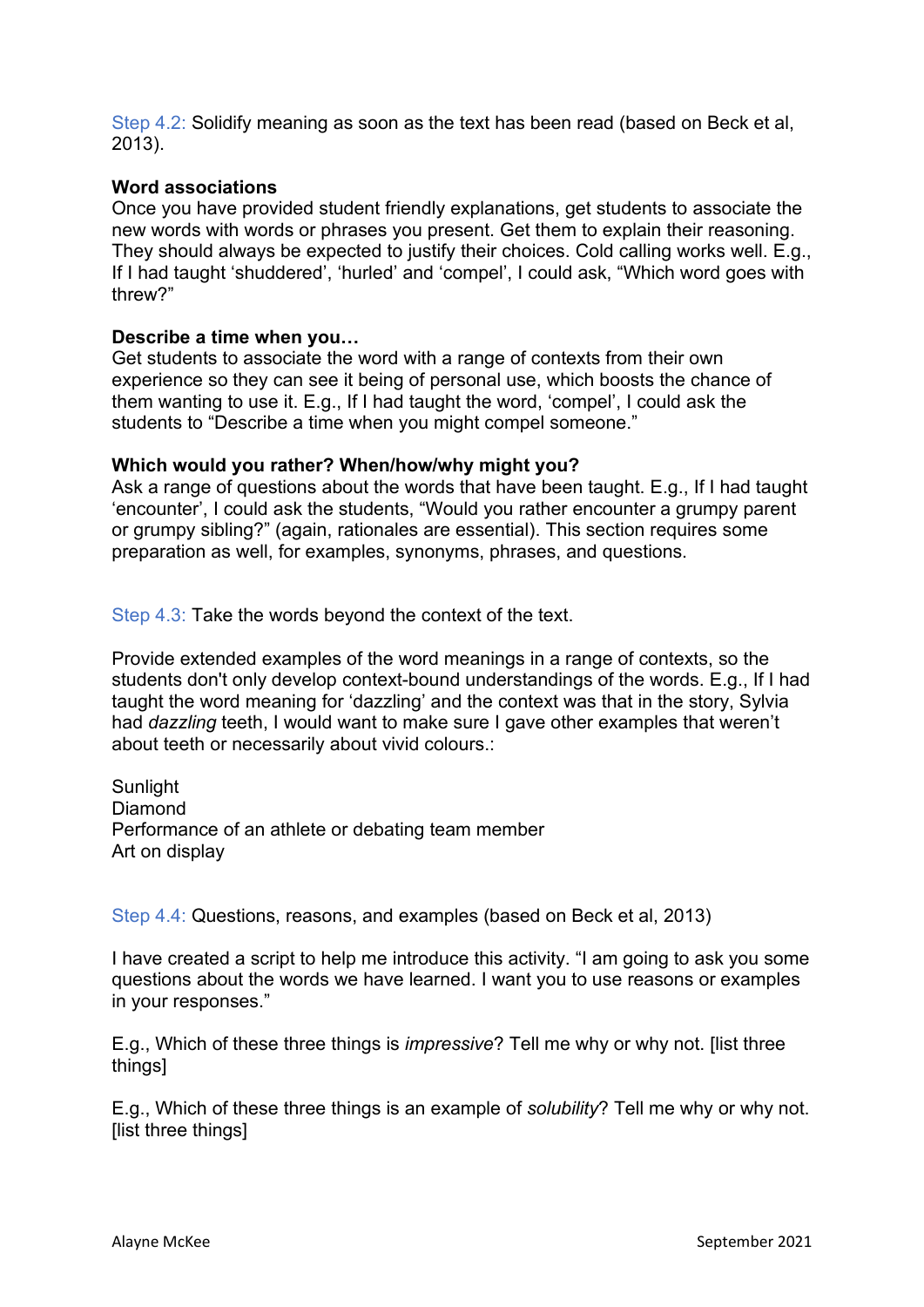E.g., What is something you could do to *encourage* your peer? Why? What are some of the reasons why we might *encourage* our peers?

E.g., If you are holding a baby, you need to do it *carefully*. Why? What are some other things that you need to do *carefully*?

Step 4.5: Get students to make choices about the words (based on Beck et al, 2013).

Again, I have created a script to help me to introduce this task. "I'm going to say some things. I want you to tell me if they are examples of the word we are focusing on or not. If they are examples of the word, I want you to say that word. If they are not examples, you don't need to say anything."

The word is *jubilant.* Say *jubilant* if any of the things I say would mean someone was *jubilant.*

Sitting on a chair Winning the netball match Washing the dishes Becoming school captain Winning Tattslotto

If you are using Explicit Direct [Instruction](https://www.booktopia.com.au/explicit-direct-instruction-edi--john-r-hollingsworth/book/9781506337517.html?source=pla&gclid=Cj0KCQiAst2BBhDJARIsAGo2ldX3XQNL_09-okIqXBnu-65tSPrGzw72adEp2X2vOs-lsD8vVEV2DmMaAgLNEALw_wcB) or Teach Like a [Champion](https://www.booktopia.com.au/teach-like-a-champion-2-0-doug-lemov/book/9781118901854.html?source=pla&gclid=Cj0KCQiAst2BBhDJARIsAGo2ldX-b3NbfMZwf3BQvyQn2bZPxsh5K2AbbqdcKkVuXaN5JIXhDa58JjYaAgu1EALw_wcB) techniques, you can incorporate full sentence answers here. It is a good expectation to have across the board anyway.

Step 4.6: Get students to use all of the words (based on Beck et al, 2013).

My script: "We have learned three words today. Those words were and **and**  $\blacksquare$  . I want us to think about them some more now before we finish the lesson."

- Relating words (ask students to share ways in which the words are/could be related using full sentences)
- Sentences (ask a question using more than one of the target words in the question). E.g., "Would you *prefer* to *disturb* a sleeping dog or *ferocious* wolf? Why?"
- Choices (ask a question using an example and get students to choose between two target words in their answer). E.g., "If you pack your bag the night before school, would that be *sensible* or *complicated*?"

Students create their own examples (ask a question to which they must respond with a detailed explanation/justification). E.g., "If I told you I was feeling *radiant*, what might have happened?" or "Why might someone be walking *cautiously*?"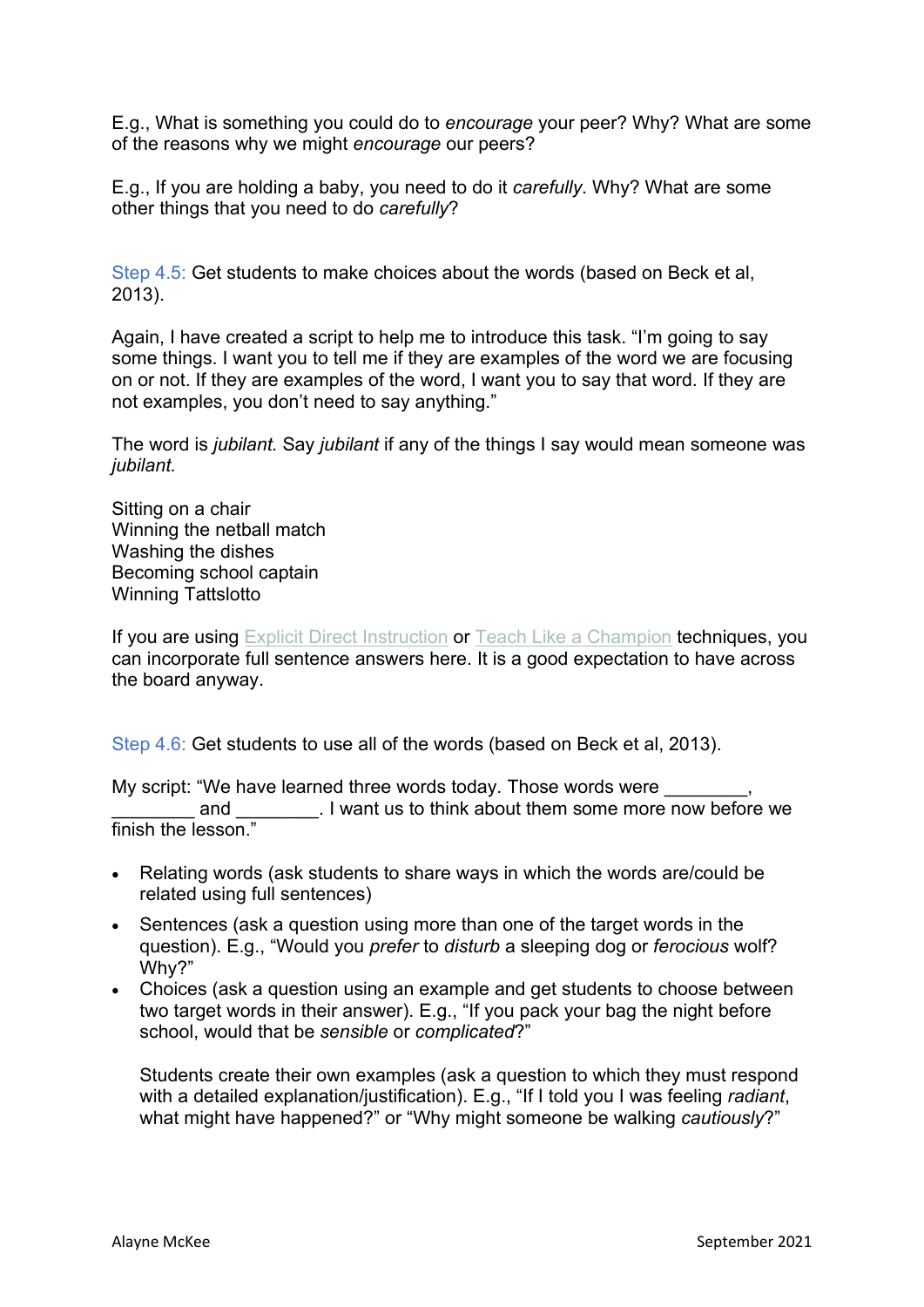Step 4.7: Using The Writing [Revolution](https://www.booktopia.com.au/the-writing-revolution-judith-c-hochman/book/9781119364917.html) (Hochman & Wexler, 2017)

We know writing about what you have read about improves reading comprehension [\(Graham](https://www.researchgate.net/profile/Steve-Graham-4/publication/279741659_Writing_to_Read_A_Meta-Analysis_of_the_Impact_of_Writing_and_Writing_Instruction_on_Reading/links/5bf58fd3a6fdcc3a8de8aab8/Writing-to-Read-A-Meta-Analysis-of-the-Impact-of-Writing-and-Writing-Instruction-on-Reading.pdf) & Hebert, 2011), so we don't want to forget writing instruction for vocabulary and reading comprehension development.

Here are my four-favourite sentence-level TWR activities, and the ways I infuse vocabulary into them.

1. Sentence stems with *because, but, so,* providing the target vocabulary in the stems:

Emina felt **enraged** because \_\_\_\_\_\_\_\_\_\_\_\_\_ Emina felt **enraged**, but \_\_\_\_\_\_\_\_\_\_\_\_\_\_\_\_\_\_ Emina felt **enraged**, so \_\_\_\_\_\_\_\_\_\_\_\_\_\_\_\_\_\_\_

| Emina was <b>perplexed</b> because |  |
|------------------------------------|--|
| Emina was <b>perplexed</b> , but   |  |
| Emina was <b>perplexed</b> , so    |  |

| The recession was devastating because |  |
|---------------------------------------|--|
| The recession was devastating, but    |  |
| The recession was devastating, so     |  |

2. Sentence types, providing a list of words they need to include in their sentence:

Topic: Tropical cyclones

**Vocabulary:** debris (S), forecasts (Q), catastrophic (E), thoroughly (C)

| Statement:   |  |
|--------------|--|
| Question:    |  |
| Exclamation: |  |
| Command:     |  |

S: Tropical cyclones leave debris behind.

Q: Who forecasts tropical cyclones in Australia?

E: Tropical cyclones are catastrophic! Tropical cyclones are thoroughly catastrophic!

C: Prepare thoroughly for this tropical cyclone.

3. Sentence kernels and sentence expansion, with target words provided for 'how':

Kernel: Emina presented.

**Vocabulary:** enthusiastically, half-heartedly, coldly, speedily

When: …………. Where: **where**